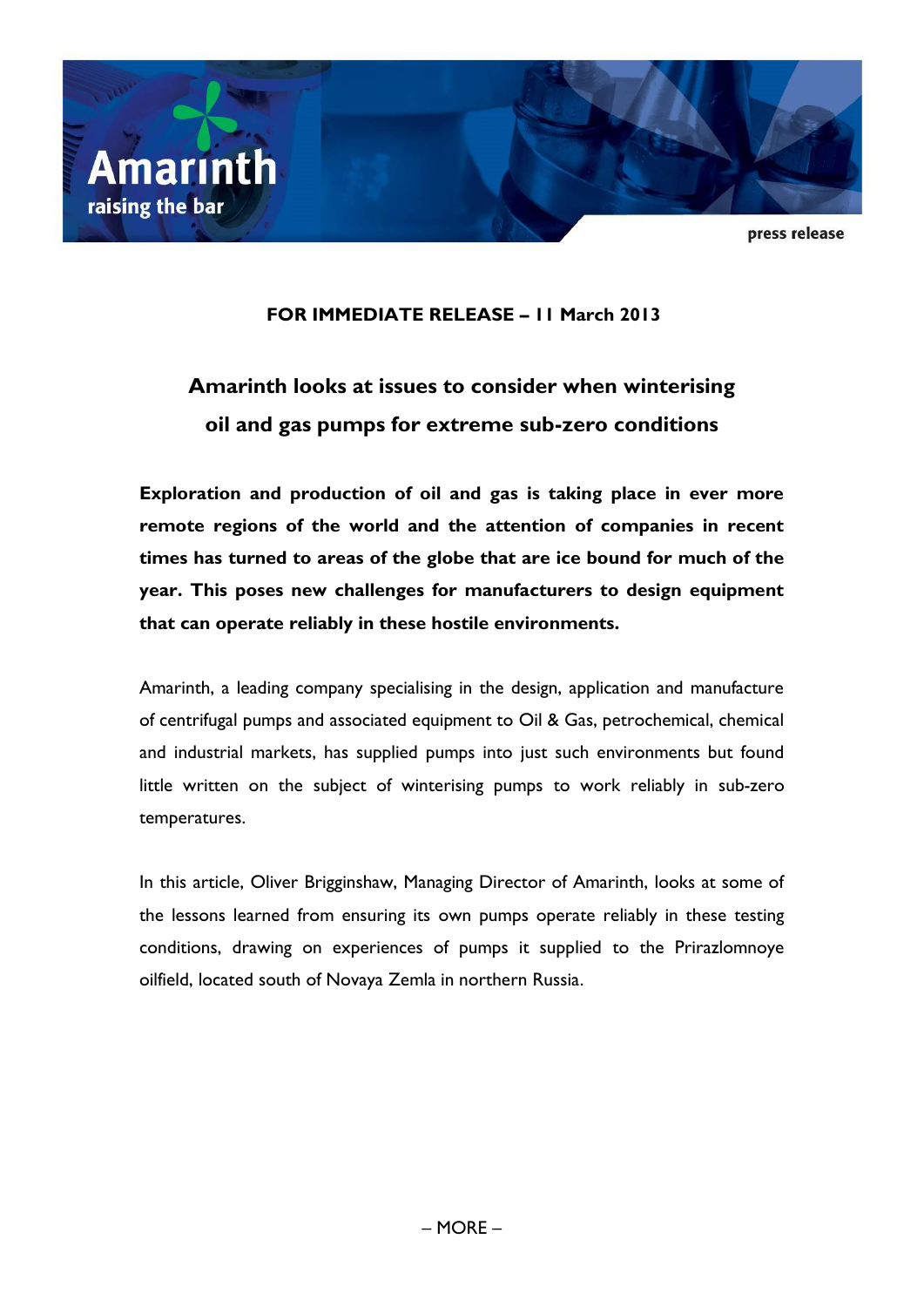# **Winterisation**

When thinking about oil and gas processing equipment such as industrial pumps, winterisation is the process of designing oil and gas processing equipment to withstand extreme low temperatures. Winterised pumps will be specified by the contractor or end user on their datasheet to potential suppliers along with the extremity (i.e. the temperature range). Amarinth has been engaged by many global oil and gas companies to provide advice and design pumps that can withstand the hostile environment of the sub-arctic ice. Winterising pumps requires careful selection of materials and coatings and design of seal systems, couplings, motors and base plates.

# **Sub-arctic ice sheets**

One such sub-arctic location which Amarinth has recently supplied winterised pumps into is the Prirazlomnoye oilfield located south of Novaya Zemla in northern Russia on the Pechora sea shelf, at a distance of 60km from the shore. This region is subject to extremely low temperatures and strong ice loads. It is ice free for only 110 days a year and the cold period lasts 230 days. The ice thickness is up to 1.7m and the annual average temperature is -4°C with a minimum of -50°C.

# **What API 610 says**

Interestingly when it comes to selecting pumps for extreme low temperature conditions, the purchaser will simply note on the technical data sheet that the pumps need to be winterised, usually in the note section or added to the environment section. Amarinth has not been able to find any industry standard definition of what winterisation actually means in relations to pumps and what should be done to the equipment achieve this. Therefore Amarinth has developed its own list of considerations to ensure that its pumps will operate reliably in sub-arctic conditions such as the Prirazlomnoye oilfield, some of which are shared below.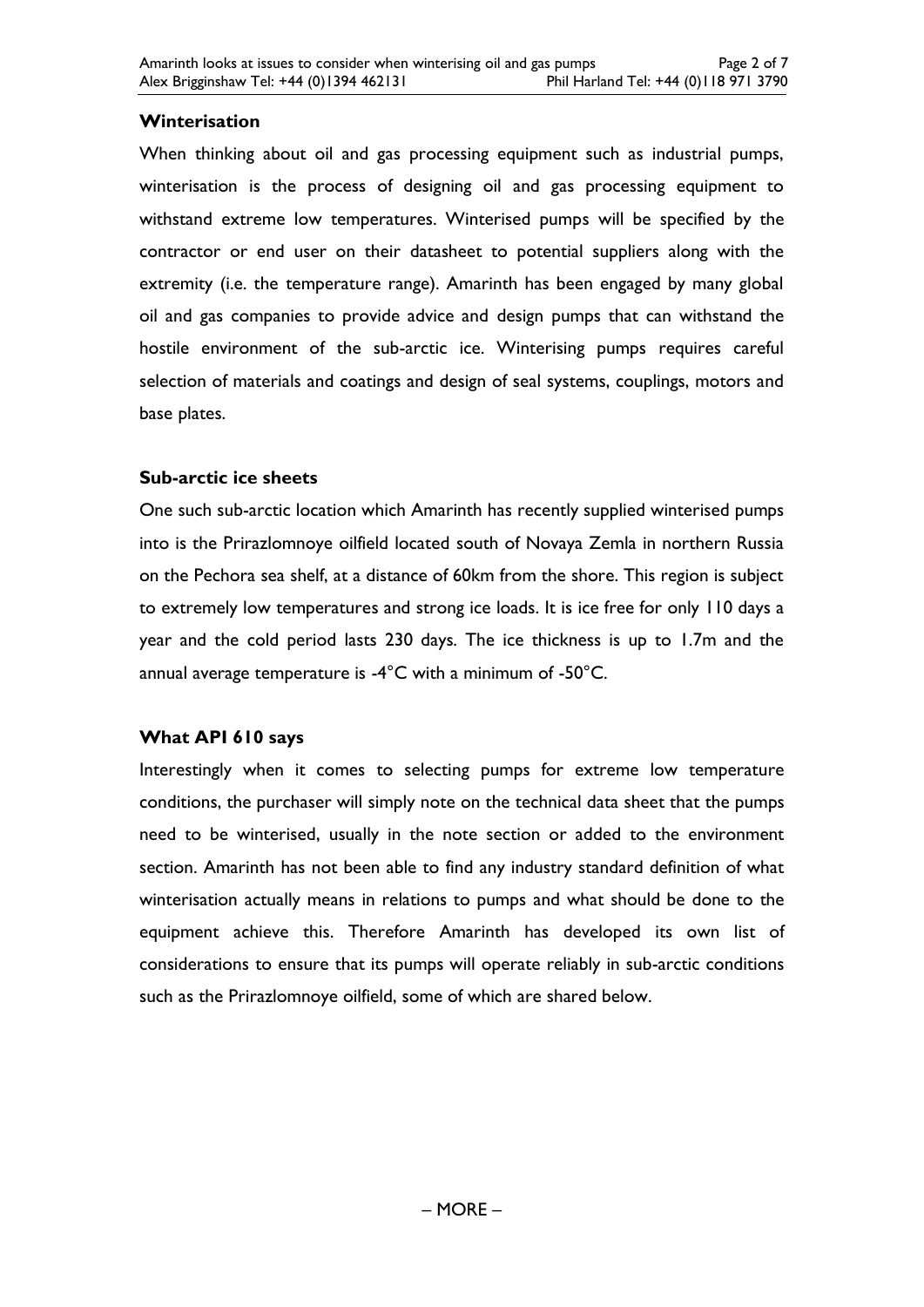# **Materials**

Stainless steel is the minimum choice of material for extreme low temperatures as it is much stronger and less brittle than normal carbon steel as the temperature falls. However, other factors such as the pumped fluid have also to be considered. For example, produced water is often rich is hydrogen sulphide  $(H<sub>2</sub>S)$ , which would corrode a stainless steel pump. The best material for produced water pumps, such as those Amarinth supplied to the Prirazlomnoye oil field, is duplex stainless steel, and so designers must always take care to balance the temperature requirements of the site and the material requirements of the pumped fluid and then find a suitable compromise.

# **Base-plates**

Base plates are usually manufactured from low carbon steel which is suitable down to -25C. However, beyond this point stainless steel should be considered as low carbon steel will start to suffer from brittleness. Tests such as Charpy Impact Testing should be carried out on the chosen material to make sure it will be suitable for the temperatures that will be experienced on site.

# **Couplings**

In sub-arctic regions such as the Prirazlomnoye field where minimum temperatures can reach -50C, components for couplings have to be carefully selected for Very Low Temperature and it is important that in these extreme conditions that the coupling manufacturers work closely with the pump manufacturer to define the operating conditions. Steel variations must also be considered, for example, Drive Bolts can be induction hardened and made suitable for higher strength applications when resistance to shock is also required.

### **Seals and seal support systems**

Seal systems, particular for hazardous fluids such as the produced water being treated by the nutshell filters in the Prirazlomnoye field, must be carefully considered with safeguards built into the design to allow the storage and operation of the systems when conditions are as low as -50C.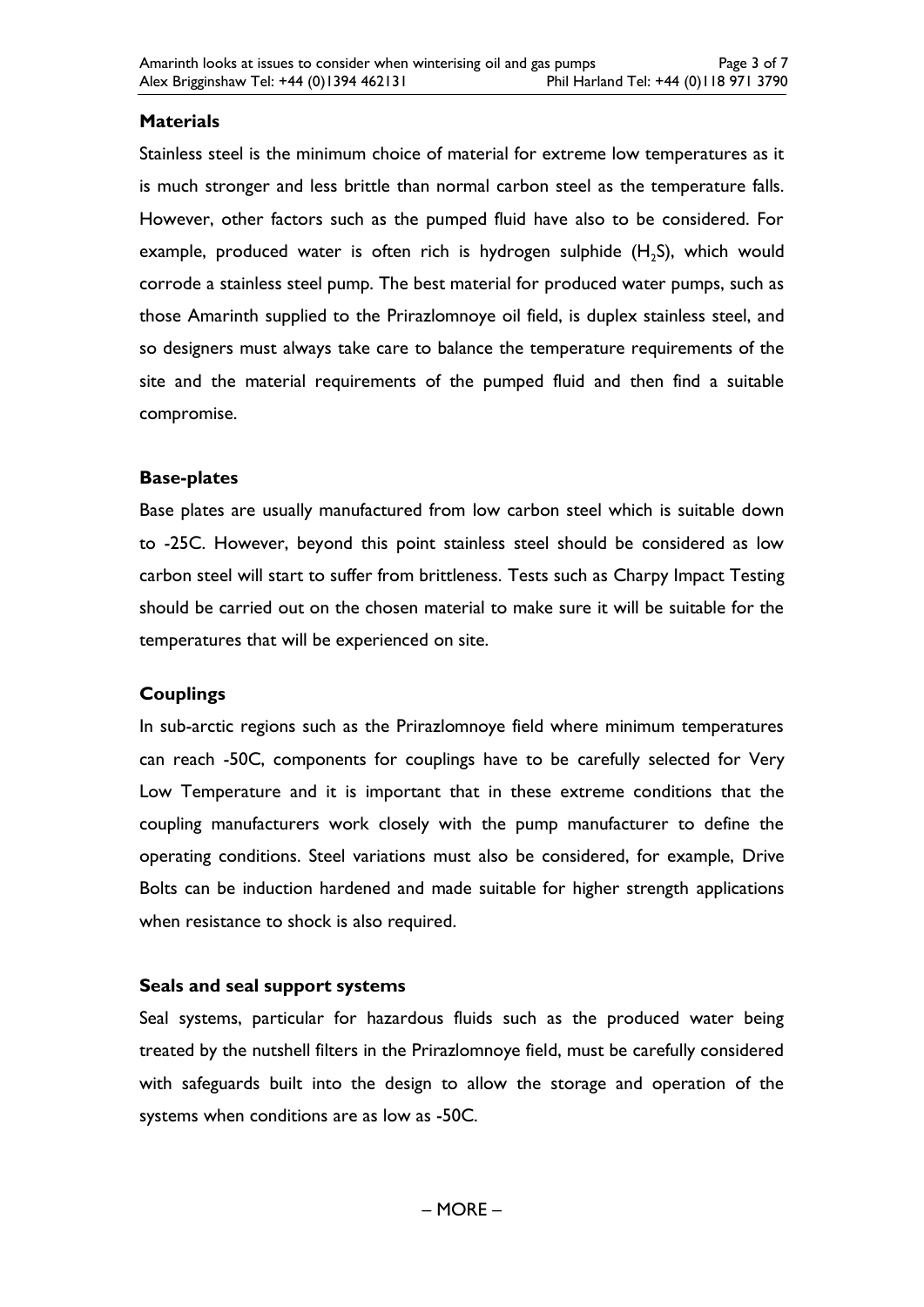Low temperature materials and elastomers must be selected, such as low temperature nitrile bladders for accumulators. Stainless steel materials are stronger at low temperatures and generally recommended to replace any carbon steel components within the seal support systems. For cold duties, the systems can also be trace heated or lagged.

#### **Finishes**

For temperatures as low as -50C, specialised paint finishes may be required such as two pack epoxy abrasion resistant coating which would have low ice adhesion and low frictional resistance. The typical film thickness for extreme low temperature would be in the region of 400-500 microns.

#### **Motors and drives**

Motor manufacturers are usually able to certify their equipment down to -55C and they continue to use and guarantee their grey cast iron housings at this temperature. However the shaft steel will be alloyed and heat treated for cold temperatures and specialist grease and shaft seals will be used. Needless to say, fans need to be made from steel, brass or aluminium, certainly not plastic.

#### **Instrumentation**

Although LCD displays can work in temperatures down to -20C, below this any instrumentation is best mounted within environmental heated enclosures. Silicon oil filled gauges will operate at much lower temperatures than normal gauges and tanks and pipework should be lagged or provided with immersion heaters to maintain barrier temperatures.

### **Shipment, storage and installation**

There are various storage and preservation procedures recommended to ensure the integrity of the equipment between shipment, storage and installation/start-up. The pump manufacturer must work closely with the contractor and/or end user to ensure storage and installation procedures are detailed to prevent damage to the pumps before operation.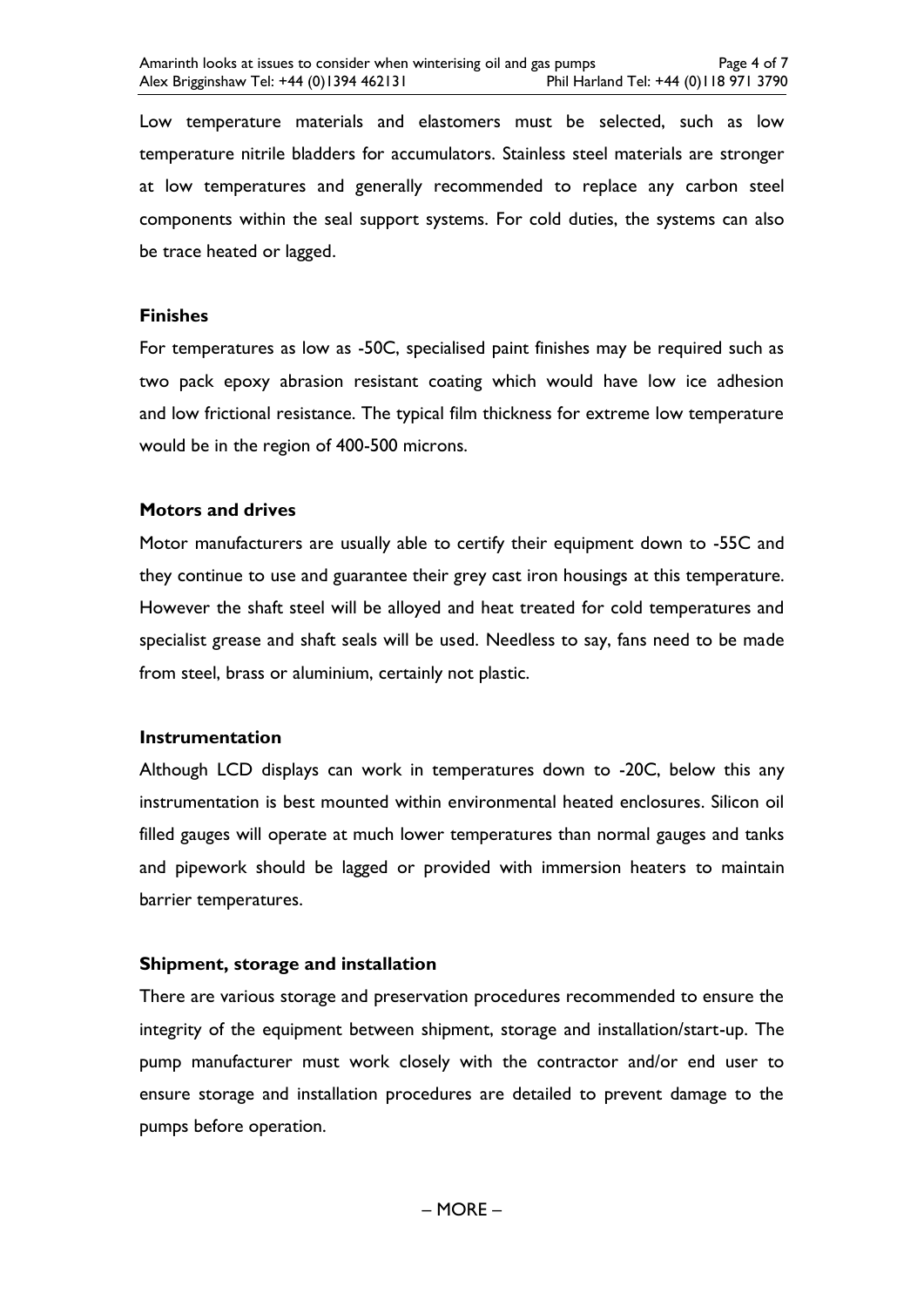# **Other considerations**

In addition to the winterisation design considerations, in regions such as Russia where such pumps are frequently used, there are further challenges associated with access, passports, language, documentation (GOST-R or GOST-K). Overcoming these additional challenges is also crucial to the overall success of any project and should not be underestimated when selecting a pump manufacturer as the costs for this alone can be significant.

### **More information**

The points above are by no means exhaustive but illustrate some of the design considerations for operating pumps in extreme low temperature environments. Further technical details are available on the Amarinth website in its Winterisation [Technical Bulletin.](http://www.amarinth.com/public_library/Amarinth-Technical-bulletin-Winterisation-of-pumps-RevA.pdf) As API 610 does not define winterisation though, Amarinth also recommends that as much information as possible about the operating environment is provided to the pump designers in order to ensure reliable operation, rather than simply relying on a note on the datasheet that winterisation is required.

– END –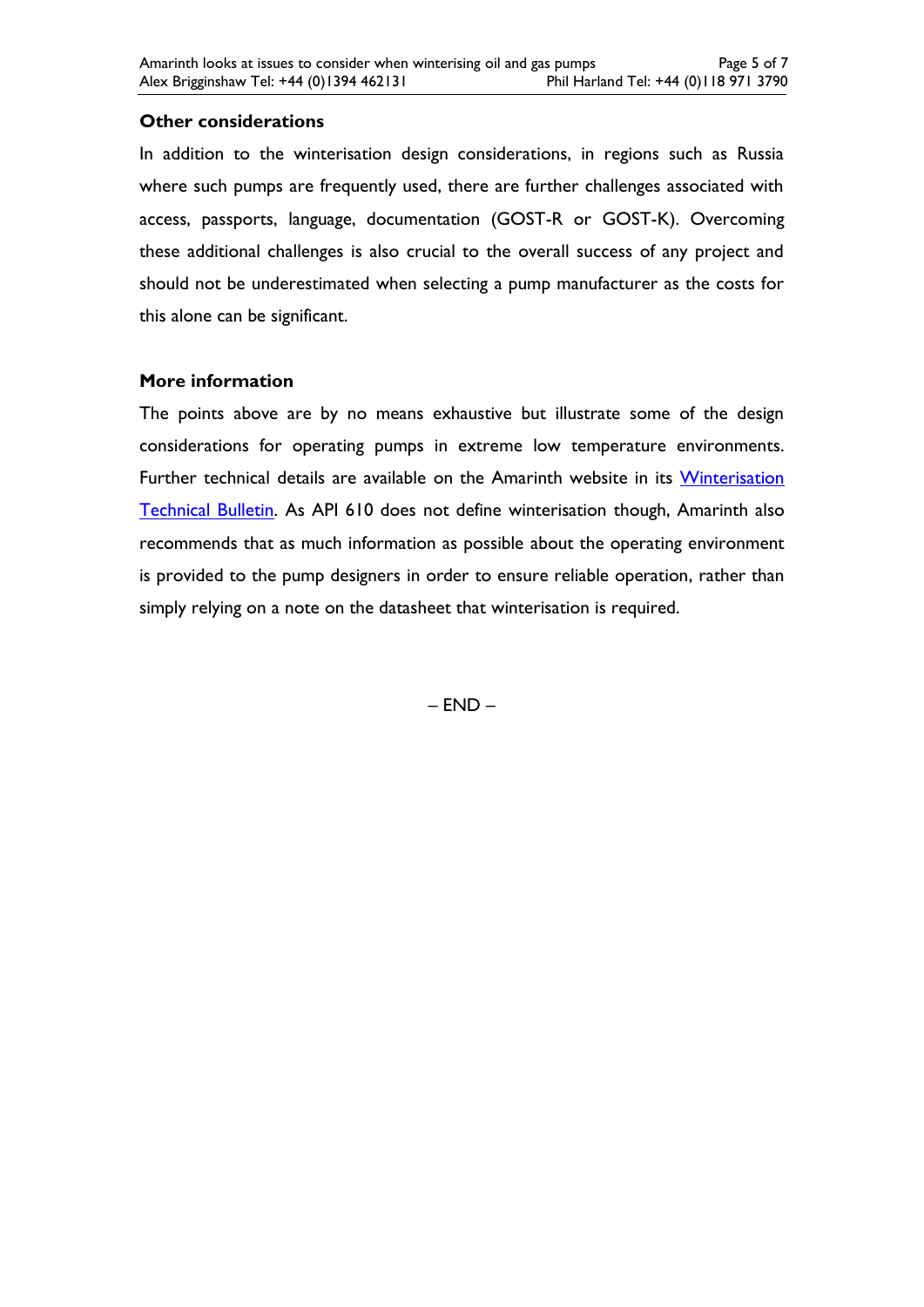# **OPTIONAL PANEL or BOX ITEMS**



Oil & Gas processing in extreme low temperature environments